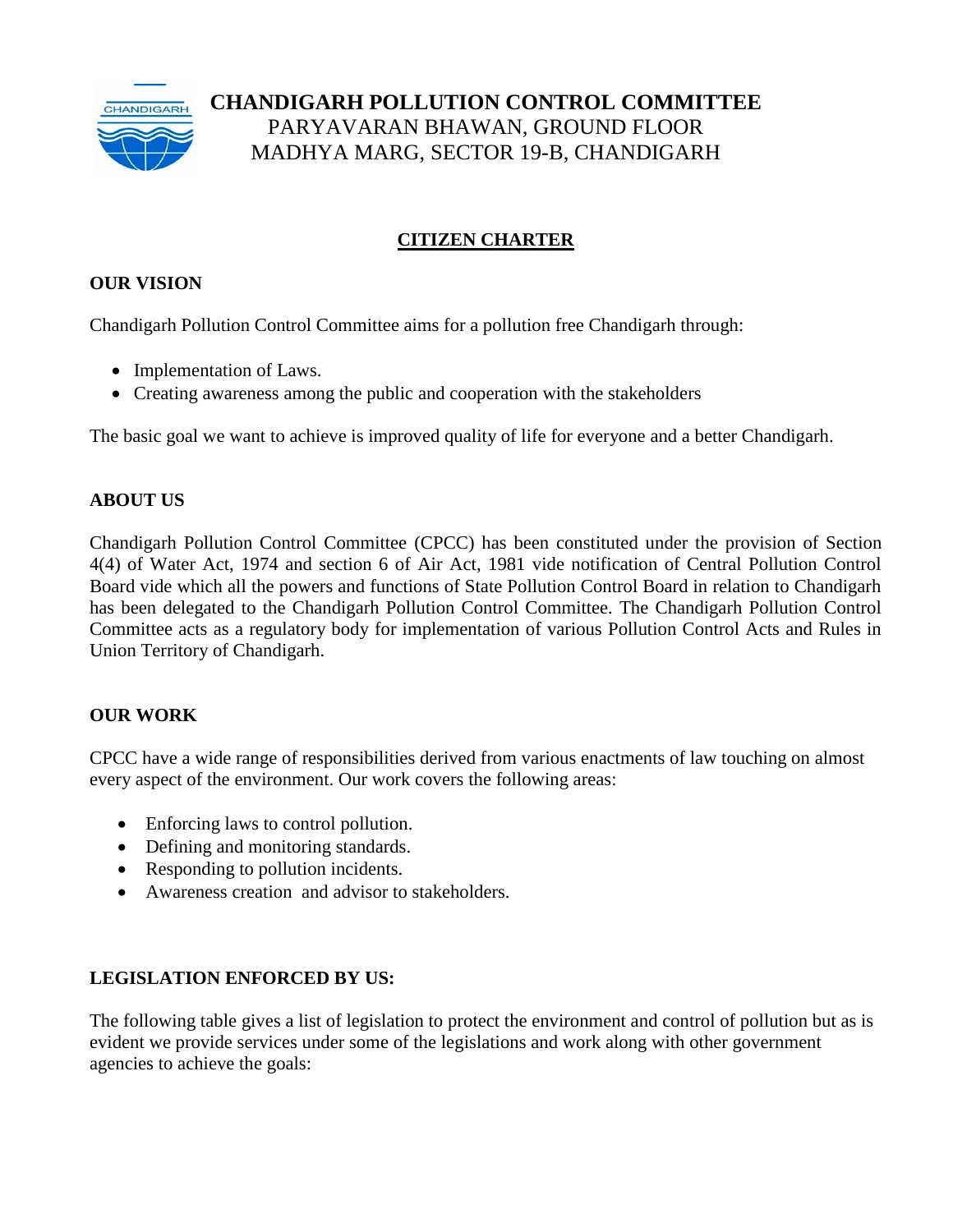|              | <b>LEGISLATION</b>                                                                                                                                                          | <b>IMPLEMENTING INSTITUTIONS</b>                                                                                                                                                                                                                                                                                                                                                                                                                                                                                                                                                                                  |
|--------------|-----------------------------------------------------------------------------------------------------------------------------------------------------------------------------|-------------------------------------------------------------------------------------------------------------------------------------------------------------------------------------------------------------------------------------------------------------------------------------------------------------------------------------------------------------------------------------------------------------------------------------------------------------------------------------------------------------------------------------------------------------------------------------------------------------------|
| $\mathbf{1}$ | Environment<br>The<br>(Protection) Act, 1986                                                                                                                                | Ministry of Environment and Forest (MOEF), Central<br>Pollution Control Board (CPCB), Chandigarh Pollution<br>Control Committee (CPCC), Ganga Project Directorate<br>(GPD)                                                                                                                                                                                                                                                                                                                                                                                                                                        |
| 1(a)         | Hazardous<br>Other<br>and<br>Wastes (Management and<br>Transboundary<br>Movement) Rules, 2016.                                                                              | Chandigarh Pollution Control Committee (CPCC), Central<br>Pollution Control Board (CPCB), Department dealing with<br>subject of Environment in State (DoE), Ministry of<br><b>Environment and Forest (MOEF)</b>                                                                                                                                                                                                                                                                                                                                                                                                   |
| 1(b)         | The Manufacture, Storage<br>and Import of Hazardous<br>Chemical Rules, 1989                                                                                                 | Ministry of Environment and Forest (MOEF), Chef<br>Controller of Imports and Exports (CCIE), Central Pollution<br>Control Board (CPCB), Inspectorate of Factories (IoF), Chief<br>Inspector of Dock Safety (CioDS), Chief Inspector of Mines<br>(CioM), Atomic Energy Regulatory Board (AERB), Chief<br>Controller of Explosives (CCE), Deputy Commissioner of a<br>district (DC), District Emergency Authority (DEA), Director<br>of Explosives (Safety) (DES), Defense Research and<br>Development Organization (DRDO), Department of<br>Defense, Research and Development (DDRO), Ministry of<br>Defense (MoD) |
| 1(c)         | Manufacture,<br>The<br>Use,<br>Import,<br>Export<br>and<br>Storage<br>of<br>hazardous<br>Micro-organisms/<br>Genetically<br>Engineered<br>Organisms or Cells Rules,<br>1989 | Recombinant DNA advisory Committee (RDAC), Review<br>Committee on Genetic Manipulation (RCGM), Institutional<br>Bio safety Committee (IBSC), Genetic Engineering<br>Approval Committee (GEAC), State Biotechnology Co-<br>ordination Committee (SBCC), District Level Committee<br>(DLC)                                                                                                                                                                                                                                                                                                                          |
| 1(d)         | The Chemical Accidents<br>(Emergency<br>Planning,<br>Preparedness,<br>and<br>Response) Rules, 1996                                                                          | Central Crisis Group (CCG), State Crisis Group (SCG),<br>District Crisis Group (DCG), Local Crisis Group (LCG)                                                                                                                                                                                                                                                                                                                                                                                                                                                                                                    |
| 1(e)         | <b>Biomedical</b><br>Waste<br>Management Rules, 2016                                                                                                                        | Chandigarh Pollution Control Committee (CPCC)                                                                                                                                                                                                                                                                                                                                                                                                                                                                                                                                                                     |
| 1(f)         | Solid Waste Management<br><b>Rules</b> , 2016                                                                                                                               | Chandigarh Pollution Control Committee (CPCC), Central<br>Pollution Control Board (CPCB), Deputy Commissioner of a<br>district (DC), Local body                                                                                                                                                                                                                                                                                                                                                                                                                                                                   |
| 1(g)         | Plastic<br>Waste<br>Management Rules, 2016                                                                                                                                  | Chandigarh Pollution Control Committee (CPCC),<br><b>Municipal Authority</b>                                                                                                                                                                                                                                                                                                                                                                                                                                                                                                                                      |
| 1(h)         | Ozone<br>Depleting<br>(Regulation<br>Substances<br>and Control) Rules, 2000                                                                                                 | Authority specified under Ozone Depleting Substances<br>(Regulation and Control) Rules, 2000 (AODSR)                                                                                                                                                                                                                                                                                                                                                                                                                                                                                                              |
| 1(i)         | Pollution<br><b>Noise</b><br>The<br>(Regulation and Control)<br><b>Rules</b> , 2000                                                                                         | Chandigarh Pollution Control Committee (CPCC), Police<br>Department                                                                                                                                                                                                                                                                                                                                                                                                                                                                                                                                               |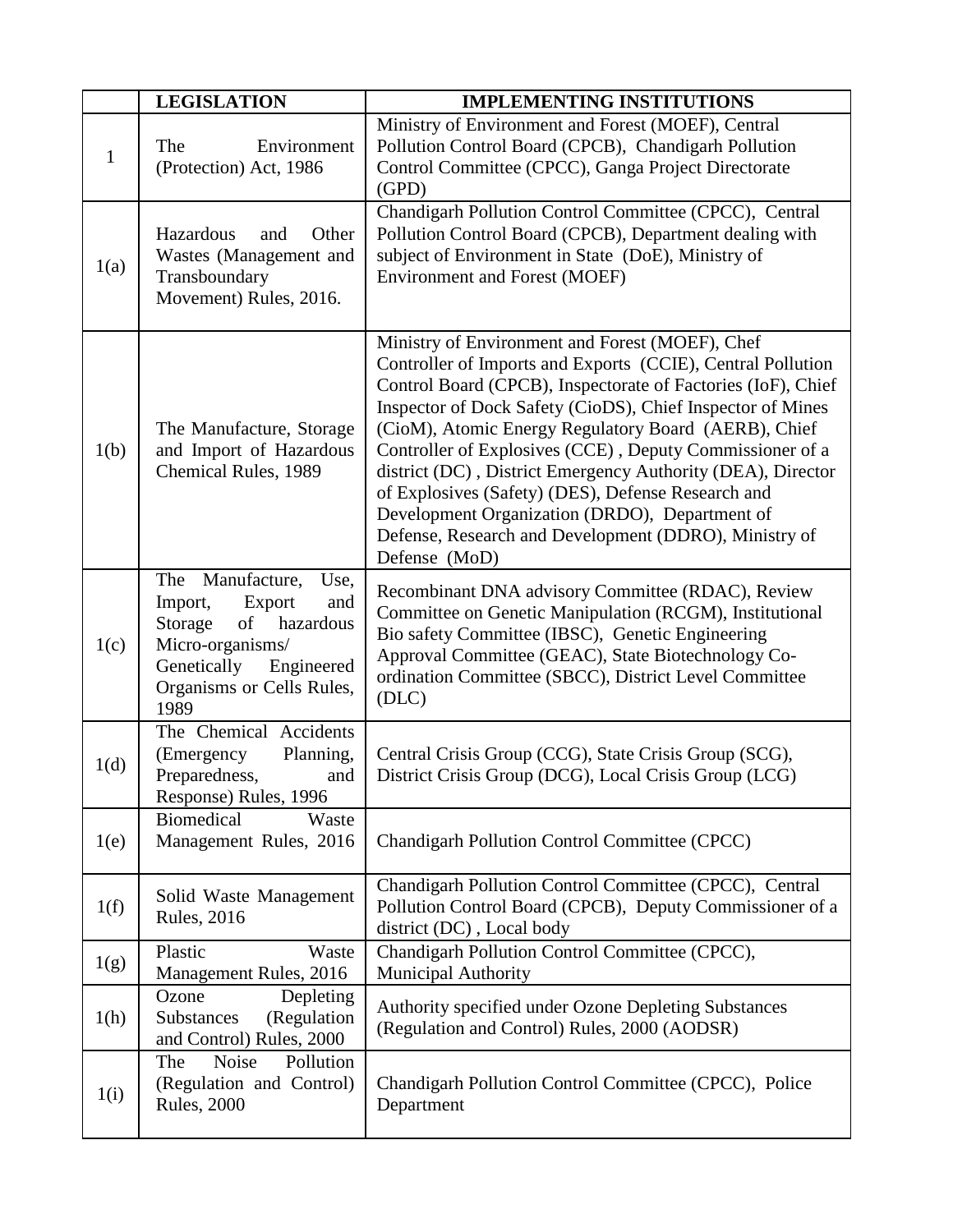| 1(j)           | <b>Batteries</b><br>(Management<br>Handling)<br>and<br>Rules,                     | Chandigarh Pollution Control Committee (CPCC), Central<br>Pollution Control Board (CPCB), Ministry of Environment                      |
|----------------|-----------------------------------------------------------------------------------|----------------------------------------------------------------------------------------------------------------------------------------|
|                | 2001                                                                              | and Forest (MOEF)                                                                                                                      |
| 1(k)           | (Management)<br>E-waste<br><b>Rules</b> , 2016                                    | Chandigarh Pollution Control Committee (CPCC), Central<br>Pollution Control Board (CPCB), Ministry of Environment<br>and Forest (MOEF) |
| 1(l)           | Construction<br>and<br>Demolition<br>Waste<br>Management Rules, 2016              | Chandigarh Pollution Control Committee (CPCC), Central<br>Pollution Control Board (CPCB), Ministry of Environment<br>and Forest (MOEF) |
| $\overline{2}$ | Public Liability<br>The<br>Insurance Act, 1991                                    | Deputy Commissioner of a district (DC)                                                                                                 |
| $\overline{3}$ | National Environmental<br>Tribunal Act, 1995                                      | National Environmental Tribunal (NET)                                                                                                  |
| $\overline{4}$ | National<br>The<br>Environment<br>Appellate<br>Authority Act, 1997                | National Environment Appellate Authority (NEAA)                                                                                        |
| 5              | The Water (Prevention<br>and Control of Pollution)<br>Act, 1974                   | Chandigarh Pollution Control Committee (CPCC), Central<br>Pollution Control Board (CPCB),                                              |
| 6              | (Prevention<br>The Water<br>and<br><b>Control of Pollution) Cess</b><br>Act, 1977 | Chandigarh Pollution Control Committee (CPCC), Central<br>Pollution Control Board (CPCB)                                               |
| $\overline{7}$ | Factories Act, 1948                                                               | Inspectorate of Factories (IoF)                                                                                                        |
| 8              | (Prevention<br>Air<br>and<br>Control<br>of<br>Pollution)<br>Act, 1981             | Chandigarh Pollution Control Committee (CPCC), Central<br>Pollution Control Board (CPCB)                                               |
| 9              | Indian Penal Code 1962                                                            | <b>Police Department</b>                                                                                                               |
| 10             | Atomic Energy Act, 1962                                                           | <b>Atomic Energy Regulatory Board (AERB)</b>                                                                                           |

# **CONSENTS & AUTHORIZATIONS**

Any activity that results in discharging of emissions and effluents requires a previous consent of committee under the Water Act, 1974 and Air Act, 1981. Any activity that results in generating handling treatment disposal of Hazardous Waste requires authorization under the Hazardous Waste (Handling & Management) Rules. Consent/Authorization can be applied online through the portal chocmms.nic.in. Non adherence to our consent/ authorization conditions will compel us to initiate legal action.

CPCC regularly update our knowledge in legislation and technology to issue consents and authorization under various Acts and Rules. Our services includes review of application for consents/ authorizations and issue of consent/ authorization with conditions. Our conditions are binding, practicable and is activity specific.

We issue various consents and authorizations to allow people to:

• Discharge emissions.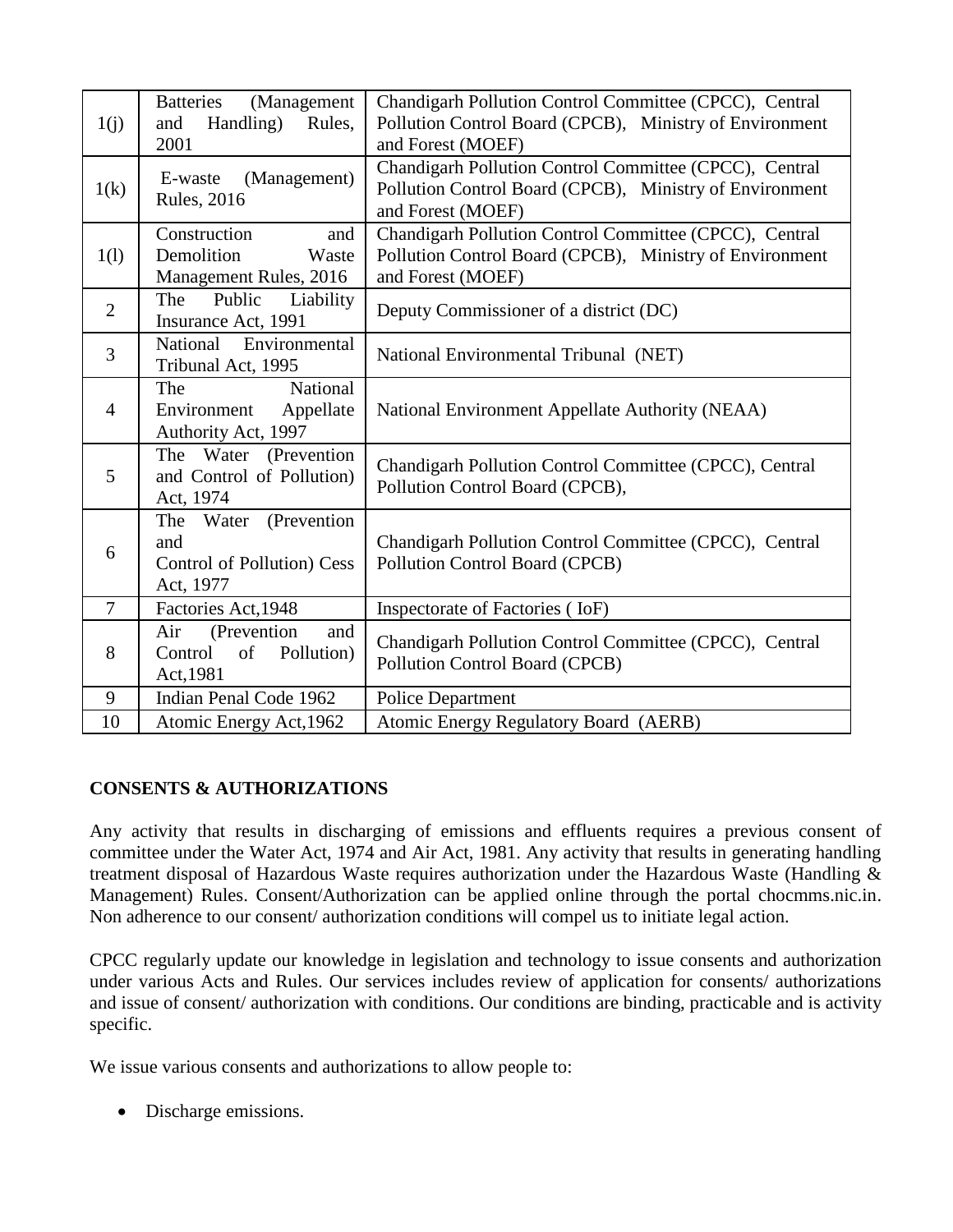- Discharge effluents.
- Disposal of Hazardous Waste.
- Disposal of Biomedical Waste.
- Disposal of Municipal Solid Waste.
- Manufacturing of recycled plastic bags.

The committee has categorized industries into four categories according to pollution potential involved:

| Red     | ٠                           | <b>Highly Polluting Units.</b> |
|---------|-----------------------------|--------------------------------|
| Orange: | Moderately Polluting Units. |                                |
| Green   | $\ddot{\phantom{0}}$        | Least Polluting Units.         |
| White   | $\ddot{\cdot}$              | Non Polluting Units            |

There are two types of consents. Consent for establishment has to be obtained prior to establishment of an industry, operation or a process. Consent for operation has to be obtained prior to commission of an industry and for continuation of discharge of emission and effluents.

The validity of the consent/ authorization granted for red category of units is 5 years for orange category of units is 10 years and for green category of units is 15 years. White category units need not take consent from CPCC. Only intimation suffice the purpose in that case.

Periodicity of consent renewal/authorisation

| <b>Consent/authorisation</b>                 | Category of units | <b>Validity period</b> |
|----------------------------------------------|-------------------|------------------------|
|                                              | Green             | 15 years               |
|                                              | Orange            | 10 years               |
|                                              | Red               | 5 years                |
| Authorisation under Hazardous & Other Wastes |                   |                        |
| Rules                                        | All category      | Five years             |
| Authorization under Bio-medical waste Rules  |                   | Three years            |

Consent under the Water (Prevention and Control of Pollution) Act, 1974, Air (Prevention & Control of Pollution) Act, 1981 and Authorization under Hazardous & Other Waste (Management & Transboundary Movement) Rules,2016

CPCC grants consent under Water Act, Air Act and Authorization under Hazardous Waste Rules, 2016 through online mode. Applicant can apply for the consent and authorisation on our online consent manangement and monitoring system developed by NIC Delhi and the web address is https://chocmms.nic.in

#### **BIOMEDICAL WASTE MANAGEMENT RULES, 2016**

This Rule pertains to the health care institutions to streamline the process of handling of Bio Medical waste such as segregation, disposal, collection and treatment. In Chandigarh we are the prescribed authority under this Rule and we issue authorizations to enable the applicant to discharge the responsibilities as per the rules.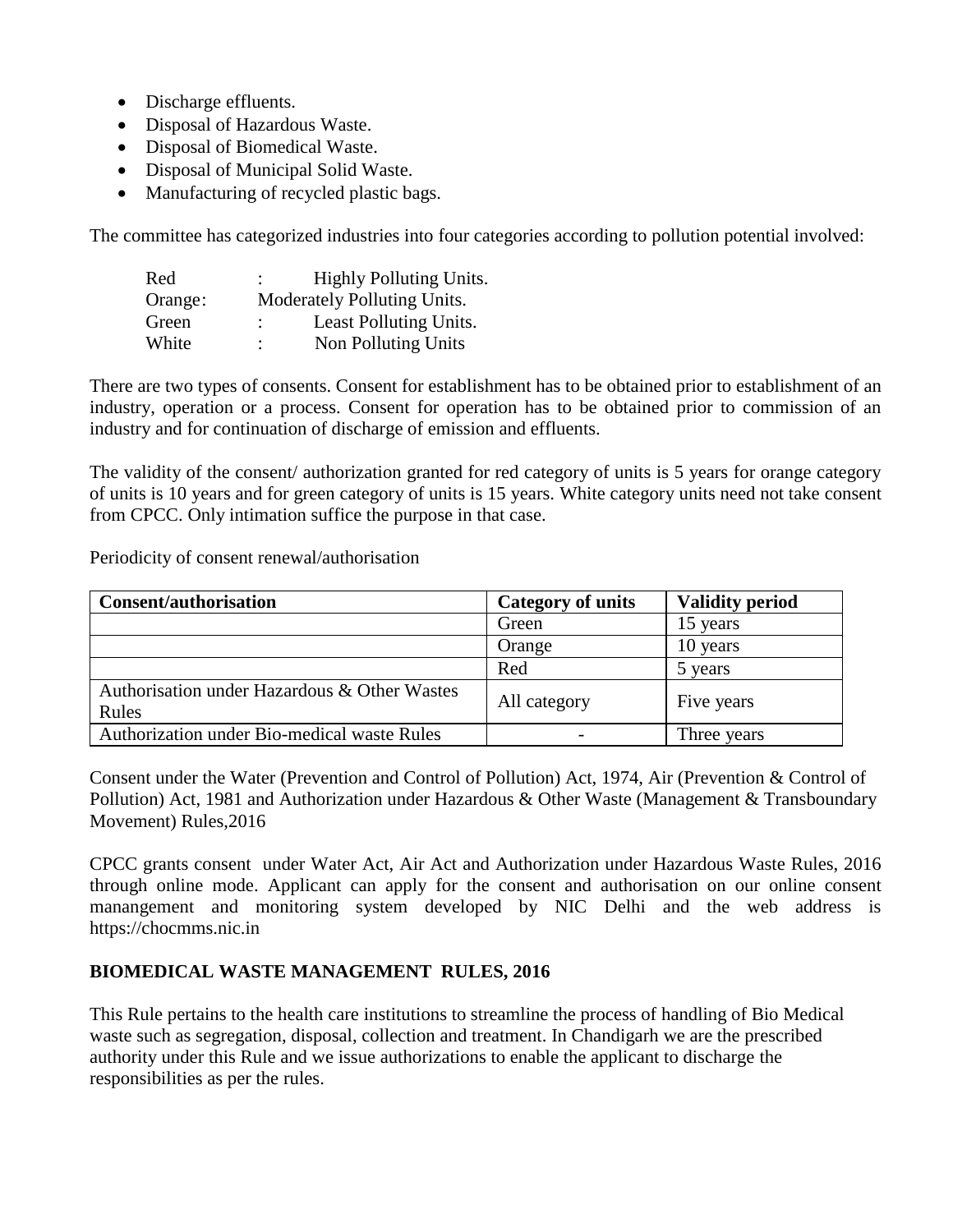| Our Service                                                                                                                                                                                                | Our Standard                                            |                                         |                                                                                                               |
|------------------------------------------------------------------------------------------------------------------------------------------------------------------------------------------------------------|---------------------------------------------------------|-----------------------------------------|---------------------------------------------------------------------------------------------------------------|
| Responding to an<br>application for<br>authorization to handle or<br>to establish or operate<br>facility, which is likely to<br>generate, collect, treat,<br>import, store and handle<br>Biomedical waste. | Application                                             | Purpose                                 | If the application and<br>checklist are<br>completed in all<br>respect, we resolve to<br>Issue/Refusal within |
|                                                                                                                                                                                                            | Online application<br>through<br>https://chocmms.nic.in | Authorization under<br><b>BMW Rules</b> | 90 days                                                                                                       |

# **THE SOLID WASTES MANAGEMENT RULES, 2016**

These Rules were enforced in India from 2000 and applicable to every municipal authority responsible for collection, segregation, storage, transportation, processing and disposal of municipal solid wastes. According to these Rules the municipal authority or an operator of a facility shall obtain authorization for setting up waste processing and disposal facility from us.

| Our Service                            | Our Standard                                                  |
|----------------------------------------|---------------------------------------------------------------|
| Responding to an application submitted | We will issue/refuse an authorisation within 45 days of       |
| by the stakeholders under this Rule.   | receiving a filled-in application and supporting information. |

# **PLASTIC WASTE MANAGEMENT RULES, 2016**

The objective of this rule is to regulate the manufacture, sale, distribution and use of virgin and recycled plastic carrybags and recycled plastic containers. Chandigarh Administration has imposed ban on manufacture, sale , usage etc. of plastic carry bags and containers.

# **ENFORCEMENT**

To ensure compliance to the law we may have to initiate action when the law is violated. We explain what we are doing and why, before we take enforcement measures as mandated by the statute, we also provide advice and guidance along with the enforcement action.

# **PROCEDURE FOR ENFORCEMENT**

CPCC enforce environmental laws with the principle of natural justice. The following are the procedures we adopt in for enforcement.

- Inspection of Industry at random or in reaction to complaint or at the time of consent renewal;
- Bringing the attention of the defaulters to non-compliance to law with time frame to initiate corrective measures;
- Issuing a 'show cause notice' to furnish explanation why action should not be initiated;
- Issuing 'notice of proposed direction' like disconnecting power supply to an industry or water supply or any other essential services;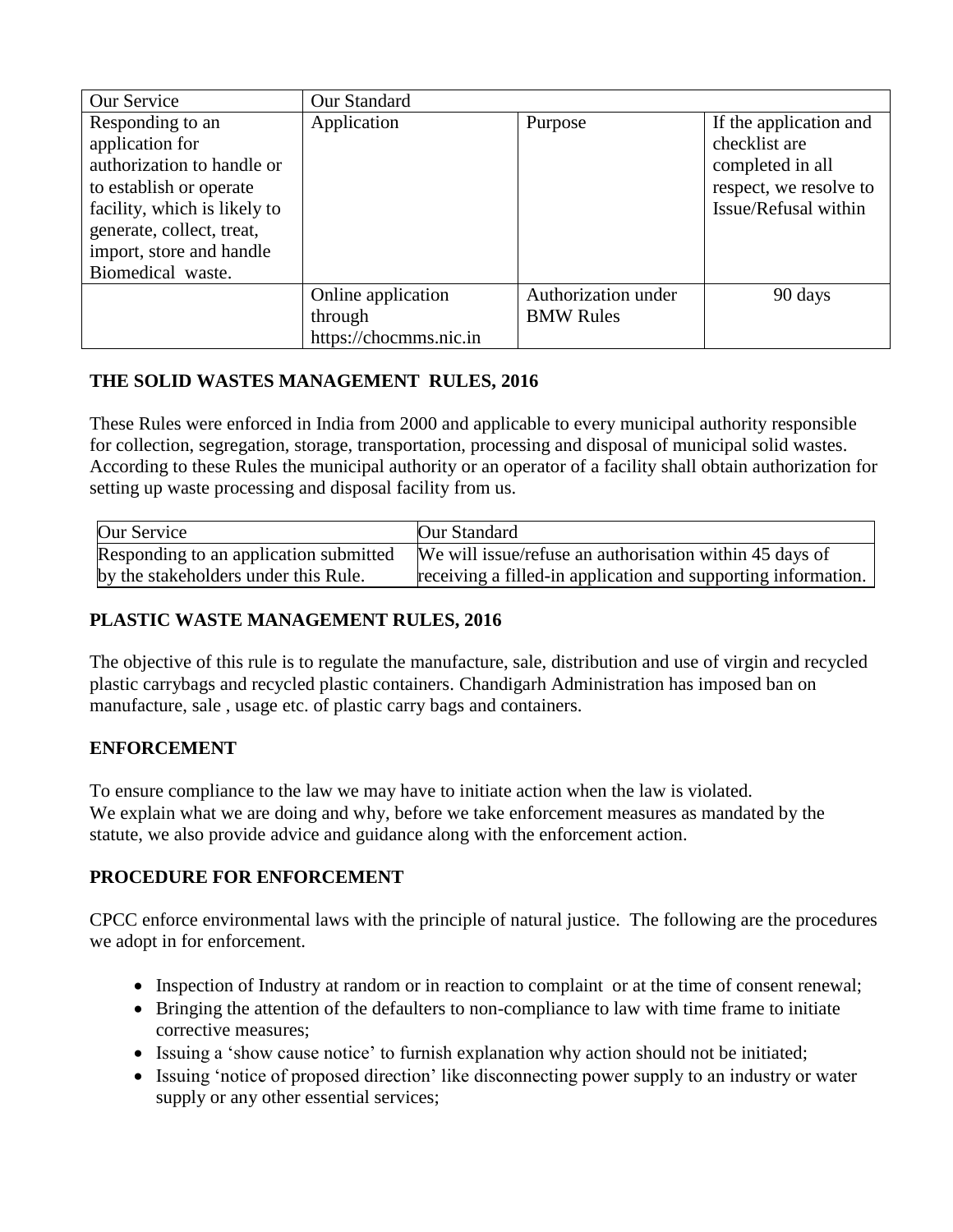- Conducting 'Personal Hearing' for non complying industries about violations, with complainants if any;
- Issuing 'prohibitory orders' to prohibit some of the activity like discharging wastewater outside their premises;
- Issuing 'closure order;

CPCC may choose to file a criminal case against any defaulting industry in the court of law depending on the extent of violation and damage to the natural resources and local environment.

### **MONITORING**

CPCC is monitoring water quality of Sukhna Lake, all the STP's and drains of chandigarh and ambient air quality at 5 locations regularly all over Chandigarh.

## **ADVICE**

Before our stakeholders undertake an activity that may need our consent or authorization, we offer needbased advice. We firmly believe that prevention is better than cure, and getting things right the first time will reduce future regulatory burdens on our users and us.

Office provide assistance if needed in filling up applications and provide advise regarding procedural issues. If anybody need advise on sector or on technical details of their unit they may contact any of our Senior Officers in the Office.

#### **INFORMATION AND AWARENESS**

CPCC regularly publish Public notices to aware industrialists /units regarding various provisions of Environment Acts/Rules and awareness through FM radio is also done.

#### **WHAT WE ARE NOT RESPONSIBLE FOR**

CPCC do not cover all areas of environmental law and services to the public. The table below shows some major issues that we may help out on, but where responsibility lies with another organisation.

| Service or Issue                                 | Concerned Agency                      |  |
|--------------------------------------------------|---------------------------------------|--|
|                                                  | Ministry of Environment and forest,   |  |
| Government policy and legislation affecting the  | Government of India                   |  |
| environment                                      | Department of Environment, Chandigarh |  |
|                                                  | Administration.                       |  |
| Flooding from drains, sewers, streams or ditches |                                       |  |
| Litter (except when related to illegal waste     |                                       |  |
| dumping, although local body may still have the  |                                       |  |
| main responsibility)                             |                                       |  |
| Dog nuisance                                     | Municipal Corporation, Chandigarh     |  |
| Pest control                                     |                                       |  |
| Road construction/ other construction activity   |                                       |  |
| Collecting waste                                 |                                       |  |

Services or Issues for which we are not responsible for: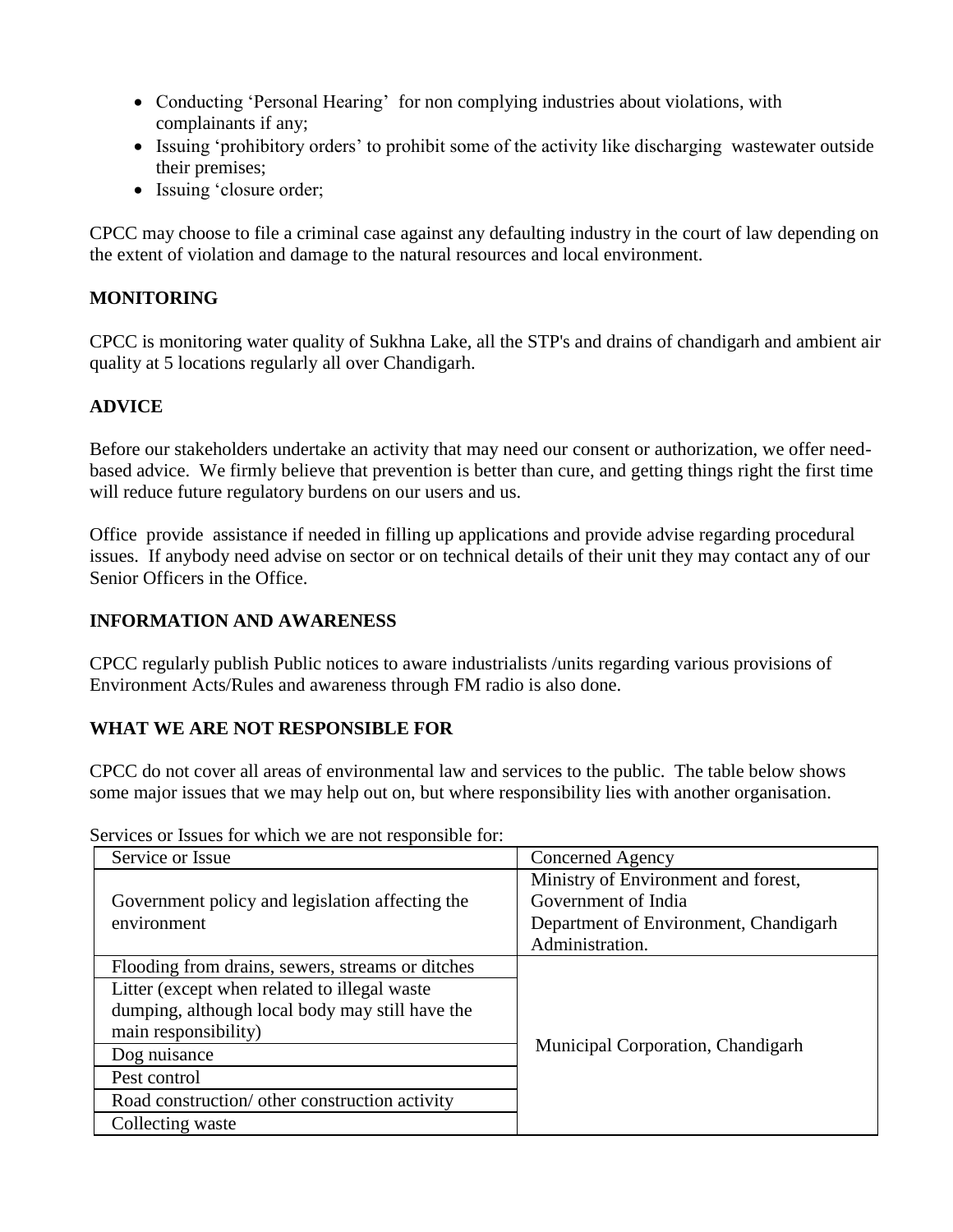| Environmental health and food hygiene                                                                                                                             |                                   |
|-------------------------------------------------------------------------------------------------------------------------------------------------------------------|-----------------------------------|
| <b>Vehicular Pollution</b>                                                                                                                                        | <b>State Transport Authority</b>  |
| Quality or supply of drinking water                                                                                                                               | Municipal Corporation, Chandigarh |
| Conservation of forest, afforestation                                                                                                                             | <b>Forest Department</b>          |
| Nuisance due to Noise, smoke, smell problems<br>(except when they relate to a site we regulate,<br>although local body may still have the main<br>responsibility) | Police department and Local Body  |
| Illegal quarrying of minerals                                                                                                                                     | <b>Forest Department</b>          |

## **GENERAL SERVICES AND STANDARDS**

We are committed to treating everyone fairly, and to maintain high standards of work.

- Our office working hours are from 9.00 am to 5.00 pm and officers are available for public. Please contact office for any information that you may require.
- We will be polite and sensitive while dealing with your queries if any person is aggrieved by delay in the processing of his case he may contact the concerned Incharge/ Member Secretary/ Chairperson between 12.00 Noon to 1.00 pm on all working days.

#### **WHEN TO COMPLAIN**

If we fail to meet our standards, Please let us know we serve you within the legal framework and limited staff. Hence your feedback is very valuable to us to correct ourselves and serve you better.

#### **HOW TO COMPLAIN**

If you are not happy with our service, this is how you can make a complaint.

- Contact our office.
- CPCC aim to sort out your problem immediately. If this is not possible, we will investigate your complaint and send a written reply within 15 working days.
- If the complaint cannot be resolved within 20 working days, that is if a provision of the Water Act/Air Act or any of the legislations has to be invoked then ,we will send you a letter giving the reason for the delay, information on who is dealing with your complaint and keep you updated.
- If you are not satisfied with the response you receive, you should contact with Member Secretary. We do prefer to provide solutions to your complaints at our local body itself whenever possible.

#### **POLLUTION INCIDENTS**

Every time a pollution incident or accidents takes place it is citizens who observe the incident first. Please let us know immediately by telephoning or fax to be confirmed by sending written complaint later on. The time of our officers is valuable, we request you to furnish complete details. This will enable our officers to attend the matter at earliest.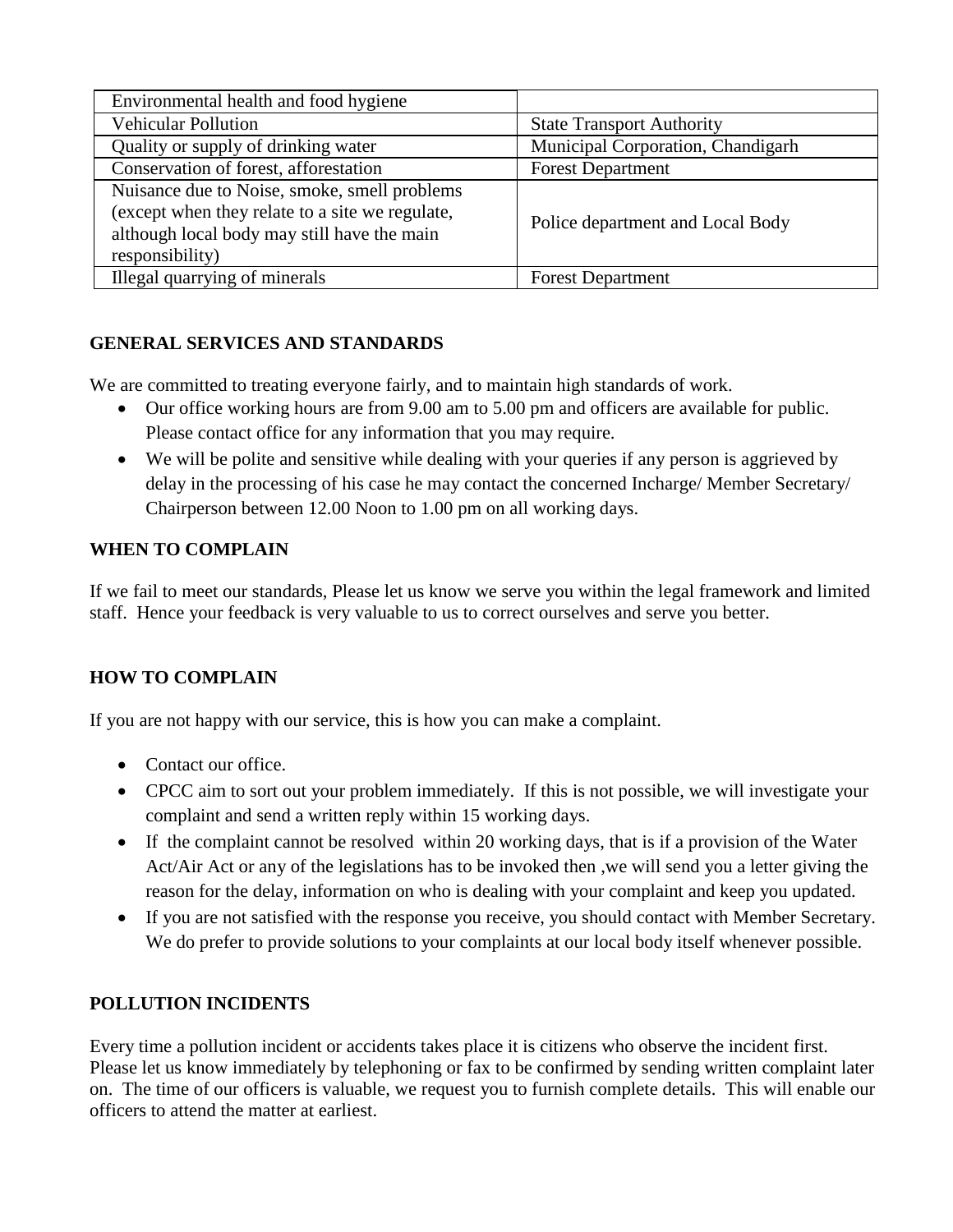## **CITIZEN'S RIGHTS AND DUTIES**

#### **Article -21 of the Constitution**

Right to live is a fundamental right under this Article and it includes the right of enjoyment of pollution free water and air for full enjoyment of life.

#### **Article 51-A (g) of the Constitution**

It is the fundamental duty of every citizen of India to protect and improve the natural environment, including forest, lakes, rivers and wild life, and to have compassion for living creatures.

#### **Citizen Suit provision in Pollution Control Laws**

#### **Section 49 of Water Act and Section 43 of Air Act**

A person has a right to lodge a complaint to a court on pollution offence, provided he/she has given a notice of not less than sixty days to the Board on the alleged offence and of his intention to lodge a complaint in the prescribed manner.

The Committee shall, on demand by such person, make available the relevant reports in its possession and it may refuse to make any such report available if the same is, in its opinion, against the public interest.

# **DETAILS OF OFFICIALS INCHARGE OF DIFFERENT FUNCTIONS**

**Sh. Vivek Pandey, Scientist 'B'**

Tel: 0172-2700311(o), 9888116680(M)

- Lab Incharge.
- Processing of case for grant of Consent to Establish/Operate/Authorisation of Red Category Units.
- Court Cases.
- The Manufacture, USE, Import, export and storage of Hazardous Micro-organism Genetically Engineered Organism or Cell Rules, 1989.
- Ambient Air Quality and Water Quality Monitoring
- Processing of Analysis of all reports received from various Laboratories/CPCB/MoEF&CC.
- Implementation of the provisions of the following Acts/Rules and all work relating thereto including all court cases:-
	- Environment Protection Act, 1986
	- Water (Prevention and Control of Pollution) Act, 1974
	- Air (Prevention and Control of Pollution) Act, 1981

#### **Sh. Sushil Dogra, Scientist 'B' -II**

Tel: 0172-2700311(o), 9023414133 (M)

- Processing of case for grant of Consent to Establish/Operate/Authorisation of Orange category Units.
- Processing the cases for grant of Authorisation under Bio-medical Waste Management Rules, 2016.